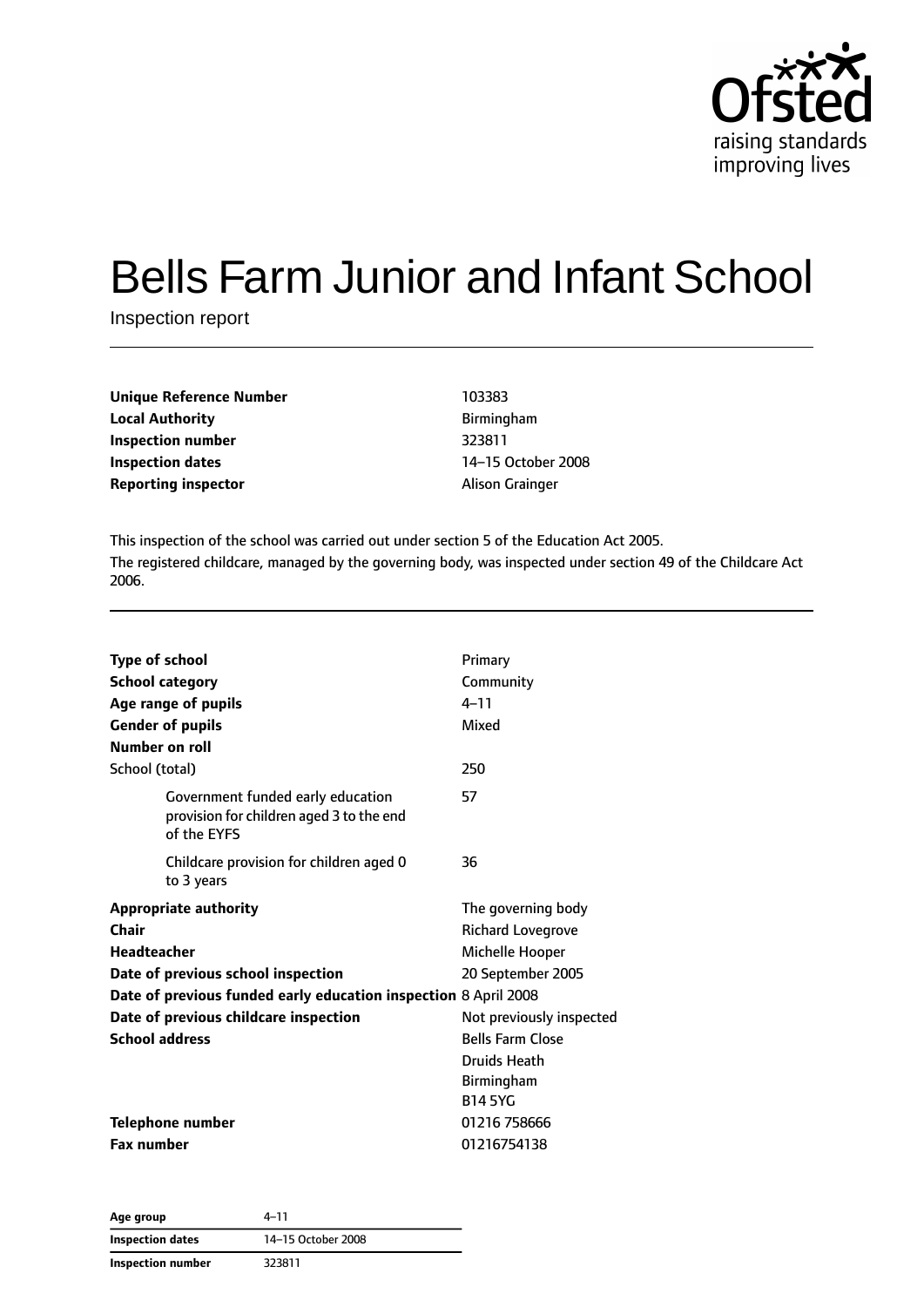.

<sup>©</sup> Crown copyright 2008

Website: www.ofsted.gov.uk

This document may be reproduced in whole or in part for non-commercial educational purposes, provided that the information quoted is reproduced without adaptation and the source and date of publication are stated.

Further copies of this report are obtainable from the school. Under the Education Act 2005, the school must provide a copy of this report free of charge to certain categories of people. A charge not exceeding the full cost of reproduction may be made for any other copies supplied.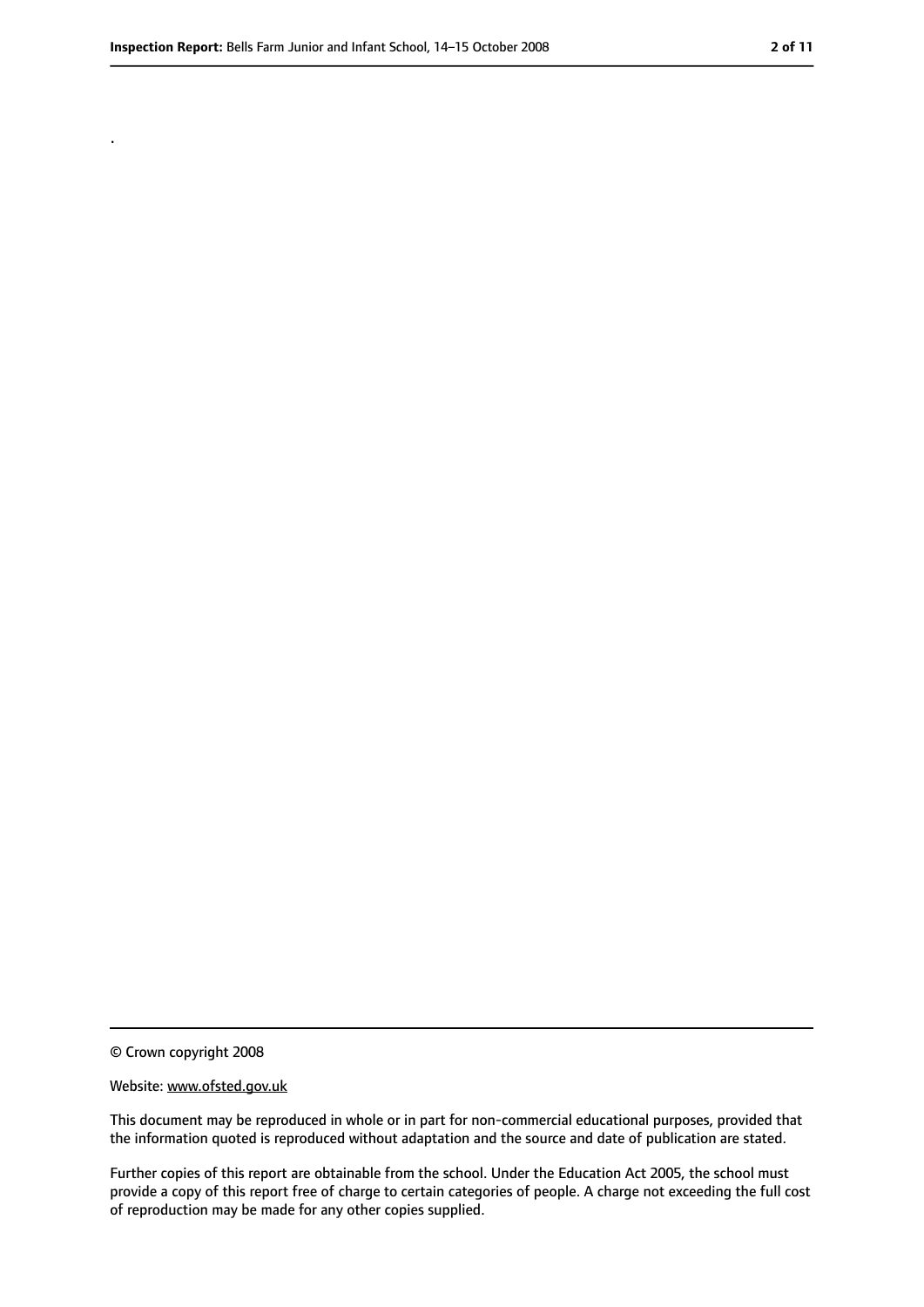# **Introduction**

The inspection was carried out by two Additional Inspectors.

## **Description of the school**

Most pupils are White British. Although about a fifth are from other ethnic backgrounds, no pupil is at an early stage of learning English as an additional language. The proportion of pupils with learning difficulties and/or disabilities is above average and much higher in some year groupsthan others. These pupils' needs are varied, but most have moderate learning difficulties. The percentage of pupils eligible for free school meals is above average. The school is bigger than when it was last inspected and a significant number of pupils have joined the school other than at the customary time. There have been many changes to the teaching staff since the last inspection. Three new teachers joined the school in September 2008 and two in September 2007.

In December 2007, the governing body took over the management of Little Bells Neighbourhood Nursery. The provision for children in the Early Years Foundation Stage (EYFS) includes full-day care for children under three years of age, pre-school education for children aged three to four years, and a Reception class. About a quarter of children who attend the pre-school education transfer to the Reception class each year. Other children join the school at the start of the Reception Year. The governing body managed children's centre also provides before- and after-school care and full-time care during school holidays, for older children as well as those of EYFS age.

## **Key for inspection grades**

| Grade 1 | Outstanding  |
|---------|--------------|
| Grade 2 | Good         |
| Grade 3 | Satisfactory |
| Grade 4 | Inadequate   |
|         |              |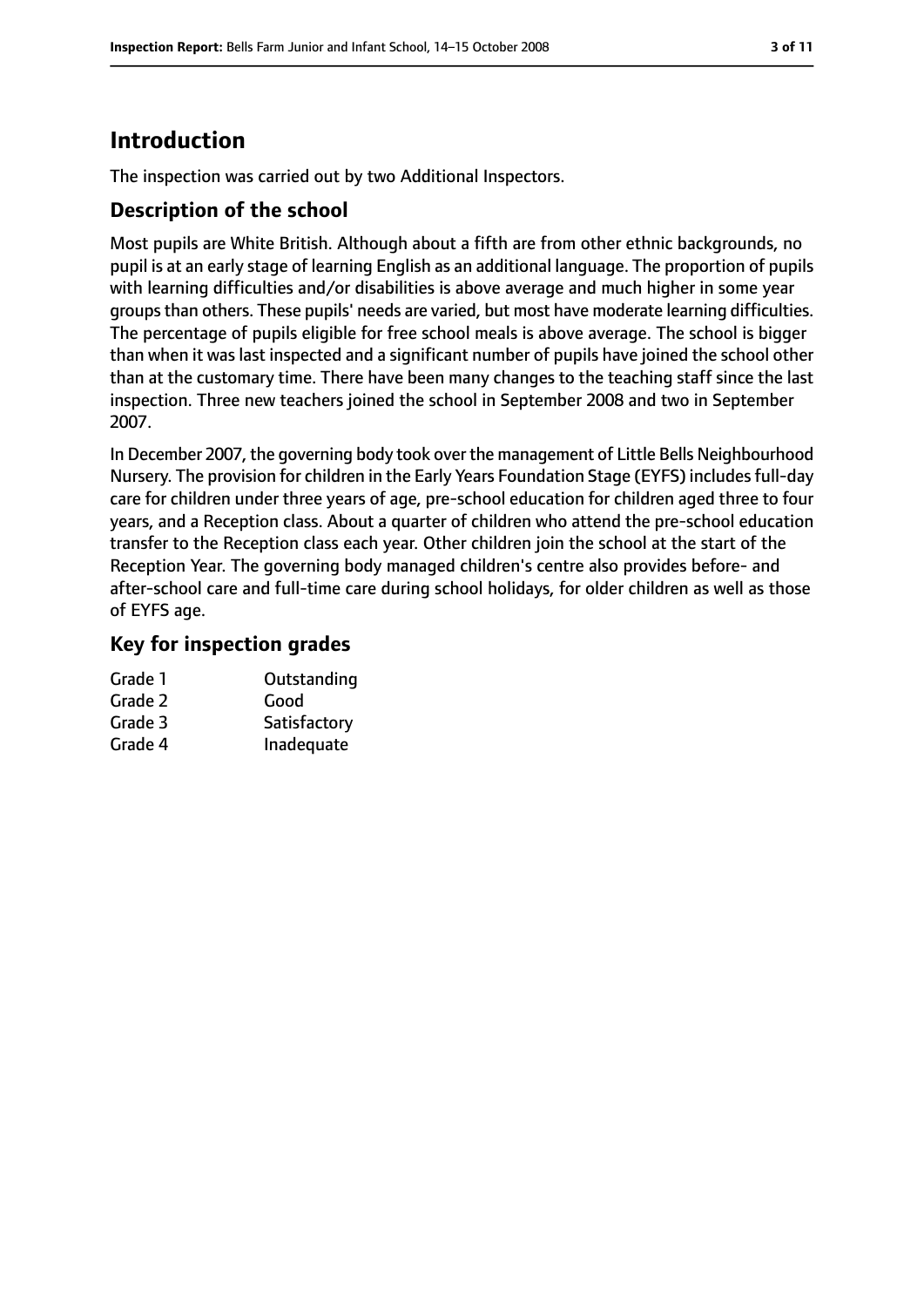## **Overall effectiveness of the school**

#### **Grade: 3**

This is a satisfactory school. It ensures that pupils' achievement is satisfactory and it does some significant things well. Children get off to a good start in the EYFS because of high quality care, good teaching and a stimulating curriculum. As one parent of a child in the pre-school provision said, 'I cannot thank the staff enough for what they have done for my child. He is so different now, so bright now.' Another parent with a child in the Reception class commented that her child 'has really settled in well' and that 'the children really feel at ease'. Parents are rightly delighted with the EYFS provision that has developed tremendously in recent months. Much credit for these developments is due to all the EYFS staff and to the school's senior leaders.

Care, guidance and support for pupils are good. Pastoral care is a particular strength and contributes much to pupils' good personal development and well-being, helping them to grow in confidence and self-esteem. A strong focus on values develops qualities in pupils such as respect for others and an awareness of the importance of friendship. It also ensures that the school is calm and racially harmonious. Pupils feel safe at school. They say that all staff are approachable and can be trusted should they have worries they need to share with an adult. Almost all pupils enjoy school a lot and behave well all of the time. Pupils adopt healthy lifestyles well and point to the effectiveness of the guidance they are given to do so.

Children enter Nursery and Reception with skills below the level expected. They make good progress and reach average standards by the end of the Reception Year. Standards at the end of Years 2 and 6 have been below the national average in recent years and standards are below average now, particularly in writing, mathematics and science, across the school. In some year groups, the high proportion of pupils with learning difficulties and/or disabilities affects the overall standards, but there has also been underachievement in the past. Currently, pupils are making satisfactory progress. However, the school rightly recognises that progress has to accelerate if standards are to be raised.

Progress is now satisfactory in Years 1 to 6 because teaching is satisfactory. There is some good teaching and features of good teaching can be found in almost all classes across the school. Marking is good in many classes, helping pupils to improve their work. However, not all teaching is closely enough matched to all pupils' needs to give them the right level of challenge in all lessons and to promote progress at a good rate. The satisfactory curriculum also has some good aspects, such as the wide range of visits, visitors and clubs that broaden pupils' experiences. Initiatives to raise standards, such as an increased focus on basic skills in writing and mathematics, are having a reasonable effect, but subjects such as science, geography and history are not covered in enough depth to help pupils achieve well.

Leadership and management are satisfactory and have promoted satisfactory improvement since the last inspection. The school has moved on well in some areas. Not only has it ensured that EYFS provision is good but also, for example, it has raised the attendance rate to above average and developed information and communication technology (ICT) as a subject. These developments show that the school has sound capacity for further improvement. However, the school's evaluation of its effectiveness is too generous, particularly with regard to how teaching and the curriculum contribute to pupils' progress. The school recognises that its self-evaluation requires more rigour to help it to move forward more quickly.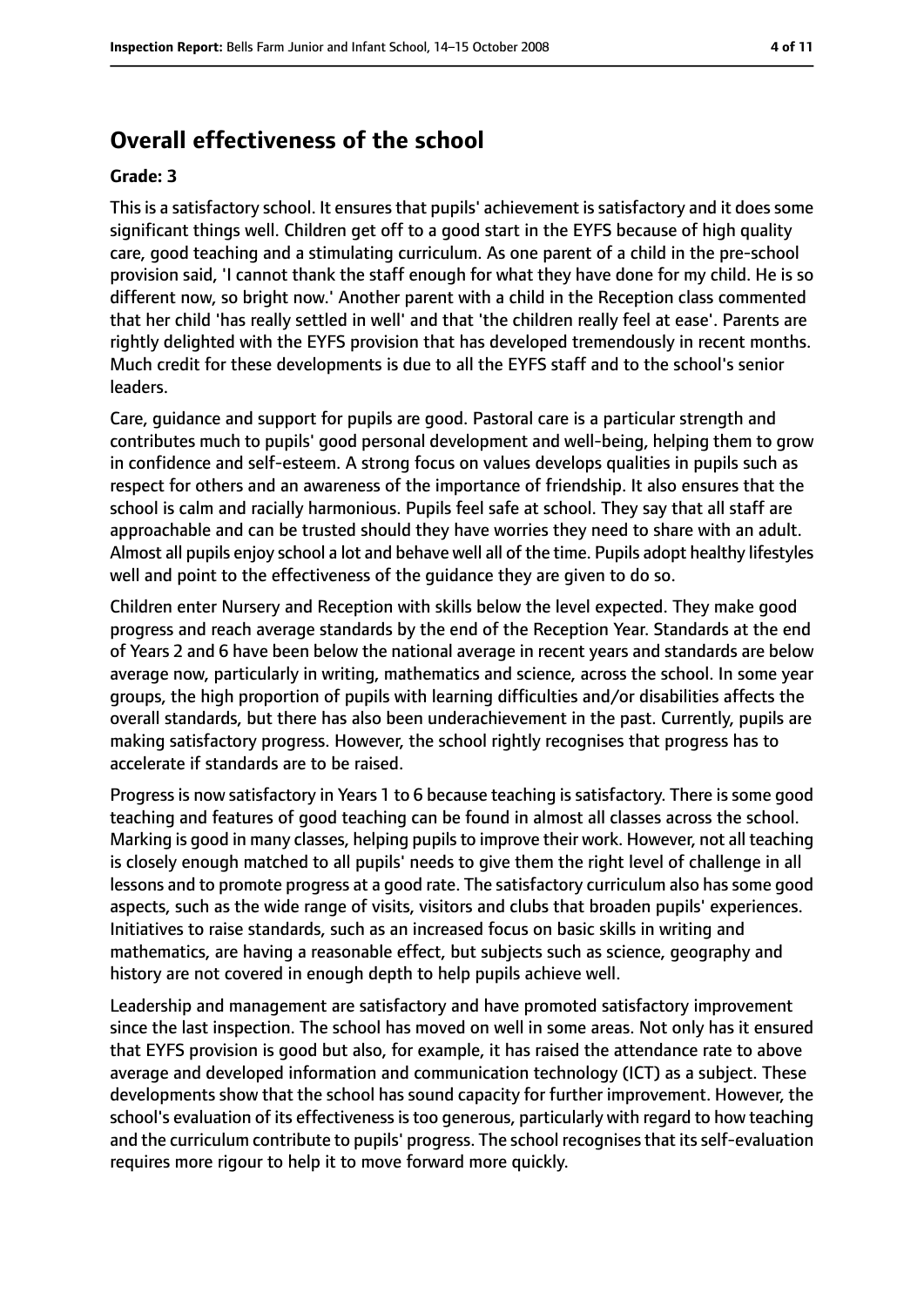## **Effectiveness of the Early Years Foundation Stage**

#### **Grade: 2**

Children do well throughout the EYFS. The ratio of adults to children is high and each member of staff is well aware of the developmental needs of each child. Much is done to stimulate the interest of babies and toddlers in the world around them and to develop their self-image. Good progress is made in all areas of learning. Even at this early stage in the school year, it is clear that children are moving on at a rapid pace, and those in Reception are likely to reach the goals expected for their age.

Teaching is consistently good in the EYFS. All adults have high expectations of the rate at which children are capable of progressing. They interact with children in a purposeful way to promote good learning and development. The indoor and outdoor curriculum in the EYFS stimulates a real enthusiasm for learning. There is a good balance of adult-led activities and those that children select for themselves. Children with weak language skills, or who are less confident than others, are given sensitive support.

Links with parents are good and parents are given much feedback on their children's development. Arrangements for settling children in work very well, no matter at what point they join the EYFS. The same good level of care and attention to developmental needsis evident in the before- and after-school care. The nursery is efficiently led and managed. Good links are made between the provision for babies, toddlers and pre-school aged children. Links between the pre-school and Reception provision and between Reception and Year 1 are less well established to support children's seamless development, although these are beginning to come into place.

## **What the school should do to improve further**

- Accelerate pupils' progress in Years 1 to 6 and raise the standards they attain, particularly in writing, mathematics and science.
- Match teaching closely to all pupils' needs in all lessons to provide each pupil with the right level of challenge.
- Increase the depth of coverage of subjects such as science, geography and history.
- More rigorously evaluate the impact of provision, particularly teaching and the curriculum, on pupils' progress.

A small proportion of the schools whose overall effectiveness is judged satisfactory but which have areas of underperformance will receive a monitoring visit by an Ofsted inspector before their next section 5 inspection.

# **Achievement and standards**

#### **Grade: 3**

In the school as a whole, achievement is satisfactory, although standards are below average, particularly in writing, mathematics and science. Not all pupils have made adequate progress in the past, but currently pupils are moving on at an acceptable rate throughout Years 1 to 6. Recently, standards at the end of Year 6 have risen to broadly average in reading. The proportion of pupils getting to the level expected for their age is increasing in writing and mathematics, although the number of pupils reaching the higher level is still low. Pupils with learning difficulties and/or disabilities make satisfactory progress.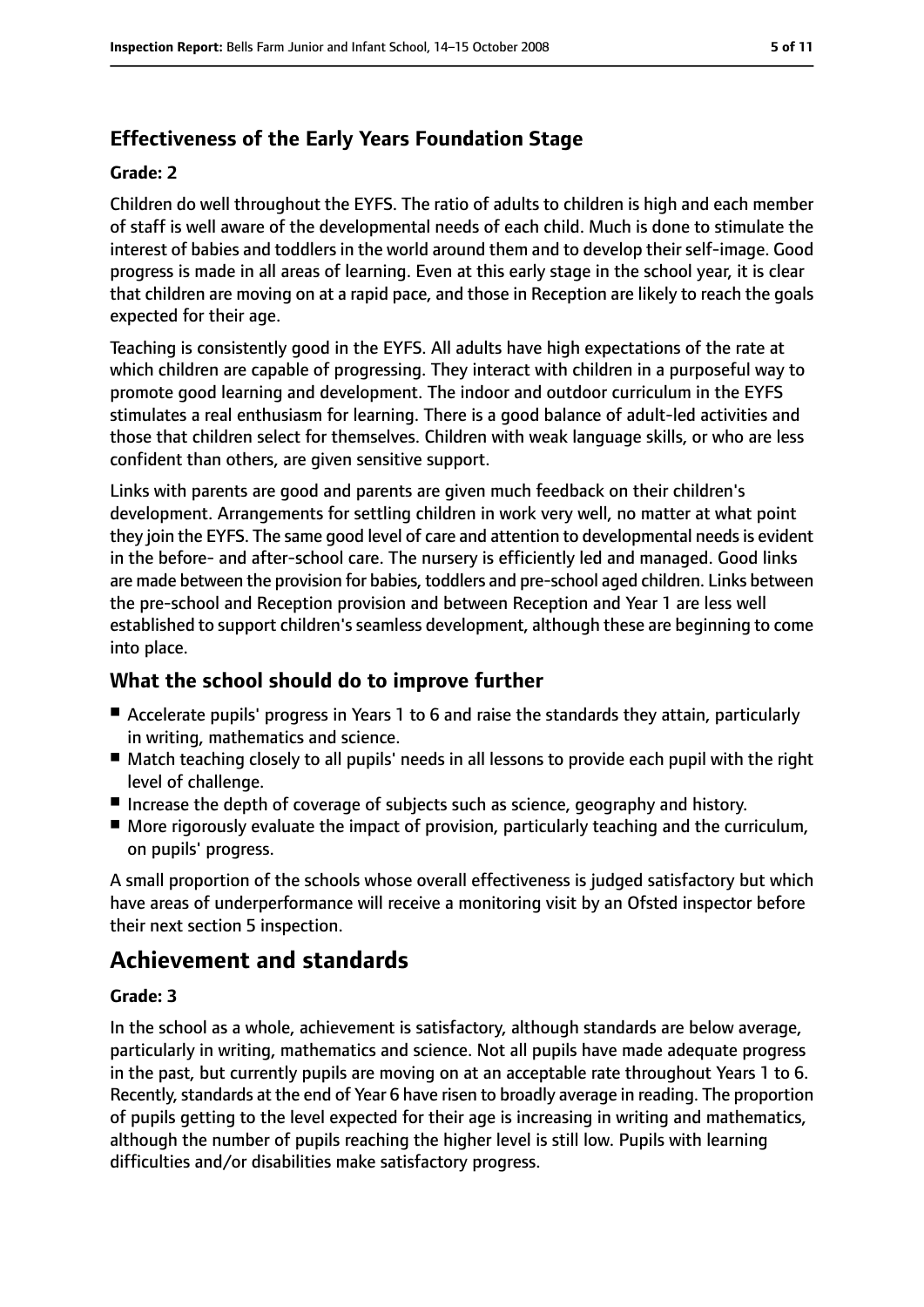# **Personal development and well-being**

#### **Grade: 2**

Pupils' spiritual, moral, social and cultural development is good and this begins in the EYFS. Pupils are sensitive to the needs of others and form positive relationships. They know that each person is unique and respect others' differences. Almost all pupils are very courteous and polite. Pupils as young as those in Year 1 have a good understanding of the behaviour policy and say it is fairly implemented. Bullying is rare and pupils say that, if it does happen, 'the school gets to the bottom of it and it stops'.

Pupils' understanding of how to stay safe is good and, for example, they follow correct procedures in physical education lessons. They make a good contribution to the school community, in particular through the school council and by diligently undertaking responsibilities as school prefects. Prefects are proud of the help they give about the school and that they are recognised for having 'exemplary behaviour'. Pupils also contribute well to the wider community, for instance, by raising funds for charities. Although they have many good personal attributes, pupils' below average skills in mathematics and writing result in them being only adequately prepared for their future lives.

# **Quality of provision**

## **Teaching and learning**

#### **Grade: 3**

While the influence of teaching on pupils' progress is satisfactory in Years 1 to 6, there are some examples of good teaching. Strengths in most lessons include the clarity with which the purpose of the lesson and activities are explained. Usually, each activity builds securely on that which has gone before. Although teaching assistants are well deployed, usually to support pupils with learning difficulties and/or disabilities, teaching is not always closely enough matched to pupils' individual learning needs. This means that the level of challenge is not always right for all pupils.

#### **Curriculum and other activities**

#### **Grade: 3**

In Years 1 to 6, there is an appropriate focus on English and mathematics. A whole-school emphasis on the basic skills is helping pupils who underachieved in the past to make up lost ground. ICT has developed well as a subject since the last inspection. However, the coverage of some subjects, such as science, geography and history, lacks the depth necessary for pupils to achieve well. Too little attention is given to practical and investigative science. A good focus on personal, social and health education contributes well to pupils' personal development and well-being. Enrichment of the curriculum is good. One parent observed that the clubs are 'just brilliant, with different subjects from building self-esteem to science and gardening'.

#### **Care, guidance and support**

#### **Grade: 2**

Very good pastoral care creates a calm environment. Pupils feel well looked after and relationships between pupils and adults are characterised by mutual trust. Arrangements to support vulnerable pupils are good. Procedures for health and safety, first aid and for vetting adults who come into school are all robust. The school is a clean and welcoming environment.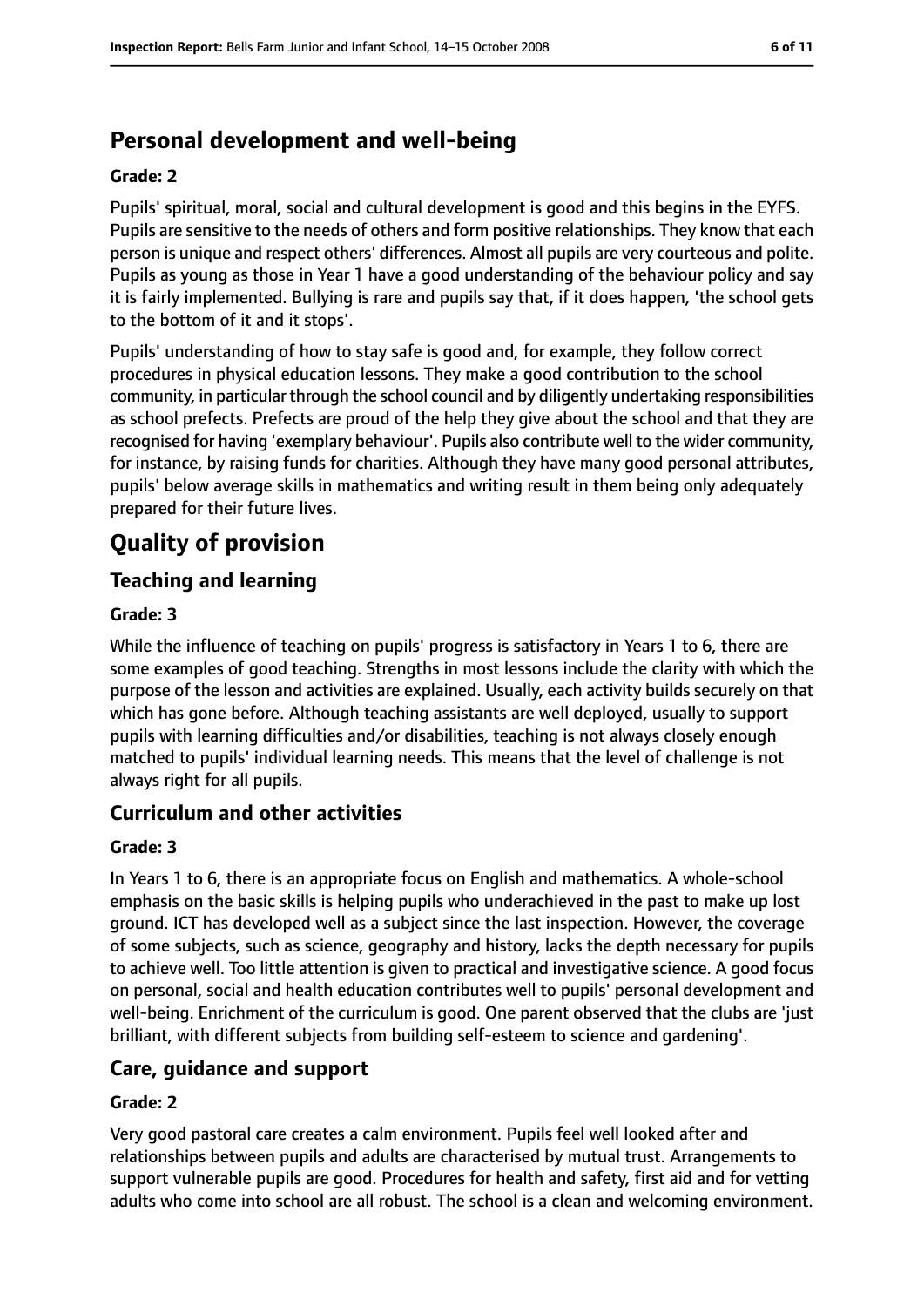Good attention is given to children's welfare in each part of the EYFS provision and in the childcare for older children. Many strong partnerships with outside agencies ensure pupils' welfare needs are met well.

The guidance to pupils on how they can improve their work is at least satisfactory in all classes and often good. Much marking is thorough and is helping to accelerate pupils' progress, particularly in Years 2, 5 and 6. Comments in pupils' books are sensitively worded and often related to their targets.

# **Leadership and management**

#### **Grade: 3**

Leaders and managers give good attention to pupils' personal welfare. The assimilation of a neighbourhood nursery and childcare provision into the school has taken place smoothly. This, together with the appointment of new staff, has led to some significant improvements in this area of the school's provision. The school makes a satisfactory contribution to community cohesion and is racially harmonious.

The influence of leaders and managers on pupils' academic progress is satisfactory. The headteacher has dealt in a determined way with past weaknesses in teaching. A new leadership and management structure, which has been put in place this term, has potential to speed up improvements. The new subject leaders have clear agendas for developing provision but many initiatives are still at an early stage, for example, to improve practical and investigative science. Action already taken by senior leaders, such as an increased focus on basic skills in English and mathematics, is already bringing reasonable improvement in these areas.

Governors have increased their involvement in the school since the last inspection. They are now better informed and are supportive, although their role in constructively challenging senior leaders over standards is still underdeveloped. Although the school is working on the right areas for improvement, its self-evaluation has been too generous in judging the overall effectiveness of provision, particularly teaching and the curriculum, on pupils' progress. Nevertheless, the school's development since the last inspection shows that it has the necessary capacity to become more effective.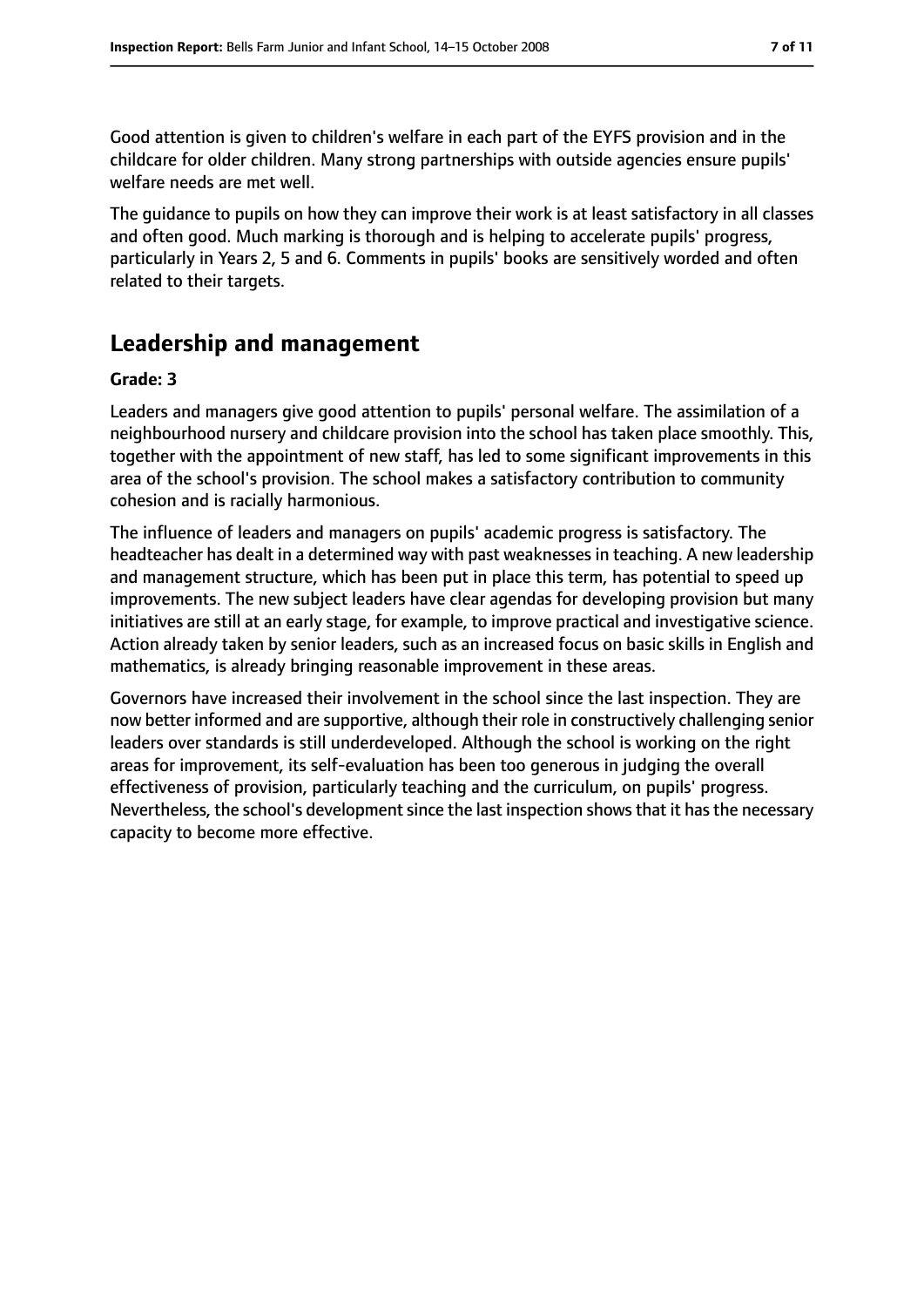**Any complaints about the inspection or the report should be made following the procedures set out in the guidance 'Complaints about school inspection', which is available from Ofsted's website: www.ofsted.gov.uk.**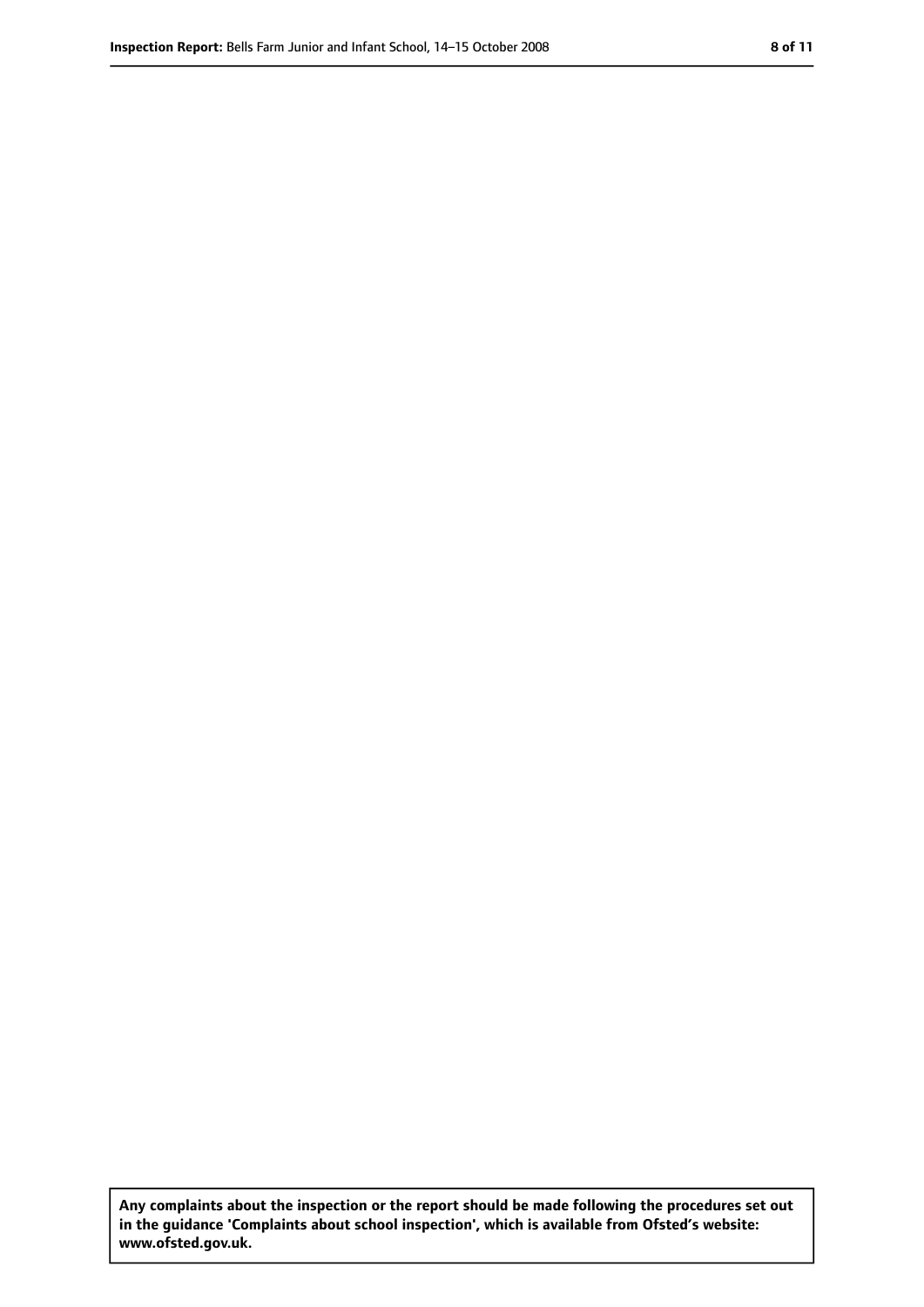# **Inspection judgements**

| Key to judgements: grade 1 is outstanding, grade 2 good, grade 3 satisfactory, and | School  |
|------------------------------------------------------------------------------------|---------|
| arade 4 inadequate                                                                 | Overall |

### **Overall effectiveness**

| How effective, efficient and inclusive is the provision of<br>education, integrated care and any extended services in meeting the<br>needs of learners? |     |
|---------------------------------------------------------------------------------------------------------------------------------------------------------|-----|
| Effective steps have been taken to promote improvement since the last<br>inspection                                                                     | Yes |
| How well does the school work in partnership with others to promote learners'<br>well being?                                                            |     |
| The capacity to make any necessary improvements                                                                                                         |     |

# **Effectiveness of the Early Years Foundation Stage**

| How effective is the provision in meeting the needs of children in the<br>l EYFS?            |  |
|----------------------------------------------------------------------------------------------|--|
| How well do children in the EYFS achieve?                                                    |  |
| How good are the overall personal development and well-being of the children<br>in the EYFS? |  |
| How effectively are children in the EYFS helped to learn and develop?                        |  |
| How effectively is the welfare of children in the EYFS promoted?                             |  |
| How effectively is provision in the EYFS led and managed?                                    |  |

## **Achievement and standards**

| How well do learners achieve?                                                                               |  |
|-------------------------------------------------------------------------------------------------------------|--|
| The standards <sup>1</sup> reached by learners                                                              |  |
| How well learners make progress, taking account of any significant variations<br>between groups of learners |  |
| How well learners with learning difficulties and/or disabilities make progress                              |  |

#### **Annex A**

<sup>&</sup>lt;sup>1</sup>Grade 1 - Exceptionally and consistently high; Grade 2 - Generally above average with none significantly below average; Grade 3 - Broadly average to below average; Grade 4 - Exceptionally low.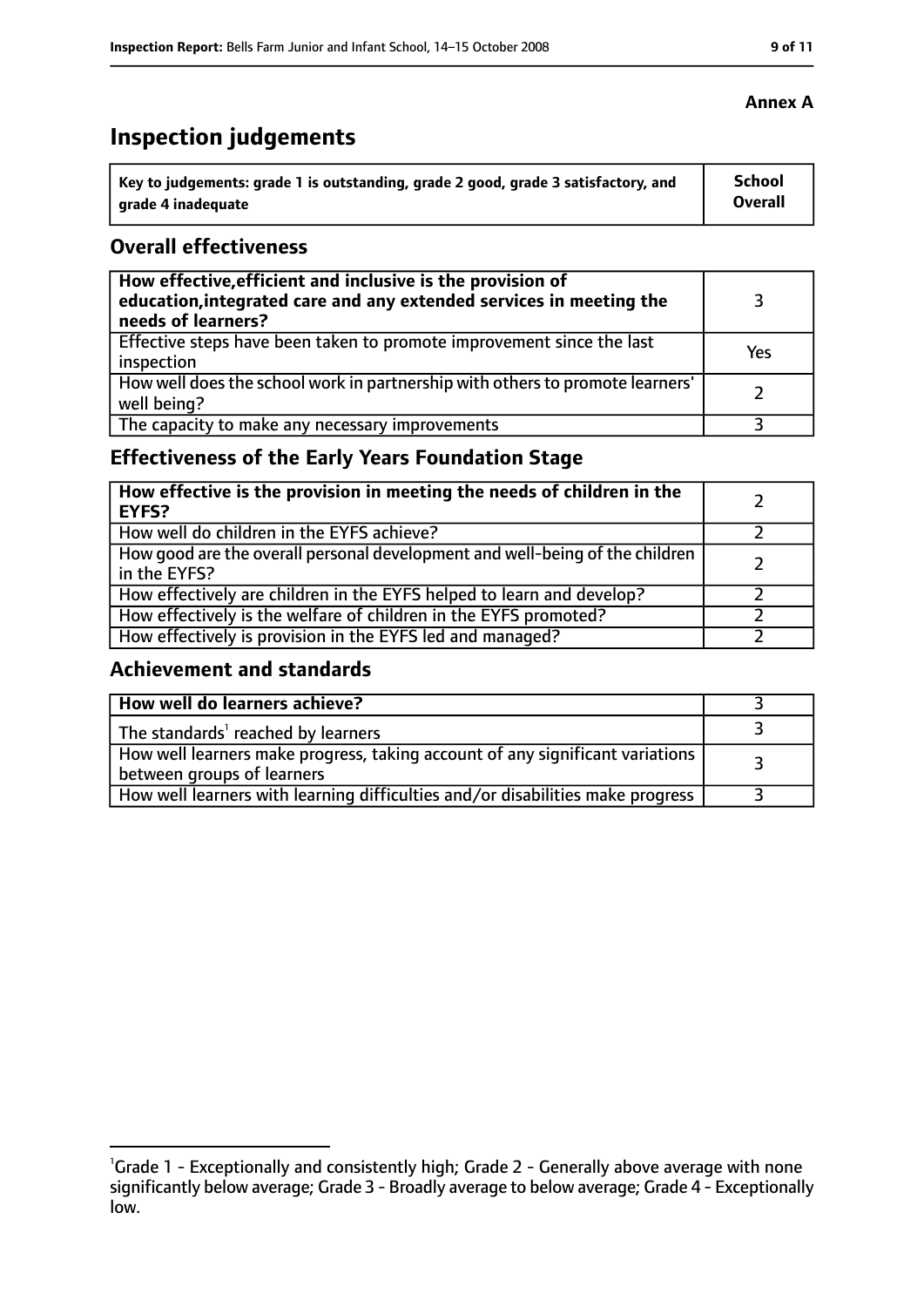# **Personal development and well-being**

| How good are the overall personal development and well-being of the<br>learners?                                 |  |
|------------------------------------------------------------------------------------------------------------------|--|
| The extent of learners' spiritual, moral, social and cultural development                                        |  |
| The extent to which learners adopt healthy lifestyles                                                            |  |
| The extent to which learners adopt safe practices                                                                |  |
| The extent to which learners enjoy their education                                                               |  |
| The attendance of learners                                                                                       |  |
| The behaviour of learners                                                                                        |  |
| The extent to which learners make a positive contribution to the community                                       |  |
| How well learners develop workplace and other skills that will contribute to<br>their future economic well-being |  |

# **The quality of provision**

| How effective are teaching and learning in meeting the full range of<br>learners' needs?                |  |
|---------------------------------------------------------------------------------------------------------|--|
| How well do the curriculum and other activities meet the range of needs and<br>  interests of learners? |  |
| How well are learners cared for, quided and supported?                                                  |  |

# **Leadership and management**

| How effective are leadership and management in raising achievement<br>and supporting all learners?                                              |     |
|-------------------------------------------------------------------------------------------------------------------------------------------------|-----|
| How effectively leaders and managers at all levels set clear direction leading<br>to improvement and promote high quality of care and education |     |
| How effectively leaders and managers use challenging targets to raise standards                                                                 |     |
| The effectiveness of the school's self-evaluation                                                                                               | 3   |
| How well equality of opportunity is promoted and discrimination eliminated                                                                      | 3   |
| How well does the school contribute to community cohesion?                                                                                      | 3   |
| How effectively and efficiently resources, including staff, are deployed to<br>achieve value for money                                          | 3   |
| The extent to which governors and other supervisory boards discharge their<br>responsibilities                                                  |     |
| Do procedures for safequarding learners meet current government<br>requirements?                                                                | Yes |
| Does this school require special measures?                                                                                                      | No  |
| Does this school require a notice to improve?                                                                                                   | No  |